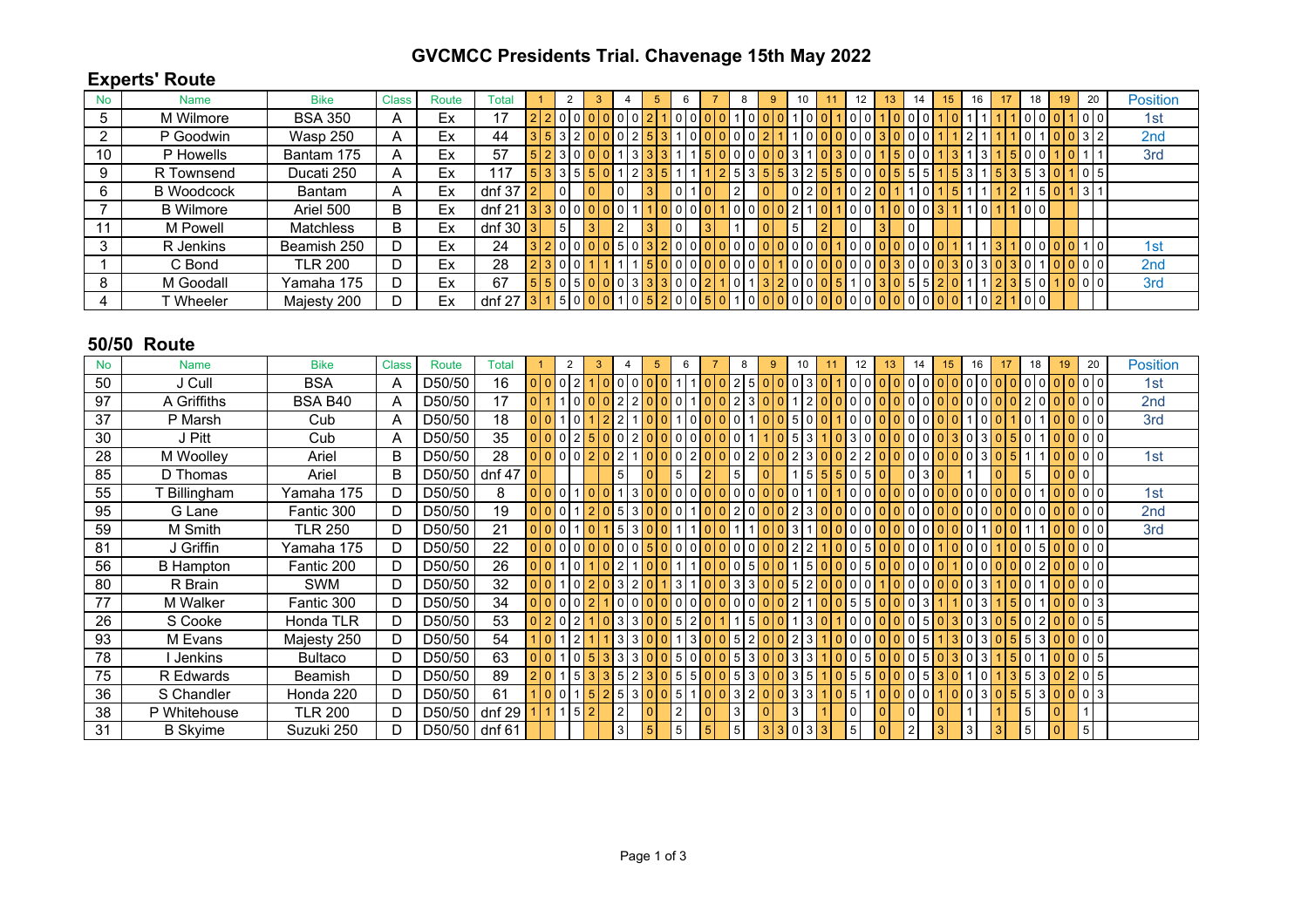## **Clubmen's Route**

| No              | <b>Name</b>            | <b>Bike</b>      | <b>Class</b> | Route           | <b>Total</b>    | $\overline{1}$       | $\overline{2}$    | 3                                |                | $\overline{4}$             | $5\phantom{.0}$ |                | 6                                                   | 7               |                                  | 8               | 9               |                | 10                            | 11       |          | 12                                |                | 13 <sup>°</sup> | 14                               | 15 | 16              |       | 17        |                | 18              | 19             |                 | 20                            |  | <b>Position</b> |  |
|-----------------|------------------------|------------------|--------------|-----------------|-----------------|----------------------|-------------------|----------------------------------|----------------|----------------------------|-----------------|----------------|-----------------------------------------------------|-----------------|----------------------------------|-----------------|-----------------|----------------|-------------------------------|----------|----------|-----------------------------------|----------------|-----------------|----------------------------------|----|-----------------|-------|-----------|----------------|-----------------|----------------|-----------------|-------------------------------|--|-----------------|--|
| 57              | N Radford              | Cub              | A            | Clb             | 11              | $1\overline{0}$      | 0 <sub>2</sub>    |                                  |                |                            | 0 0 0 0 0       |                | 0 <sup>1</sup>                                      | 0 <sup>10</sup> |                                  | 0 <sup>10</sup> |                 | $\Omega$       | 0 <sup>10</sup>               |          |          | 0 0                               |                |                 | alalalal                         |    | 0 <sup>10</sup> |       |           |                | 0 <sup>10</sup> |                |                 | 0 <sub>0</sub>                |  | 1st             |  |
| 53              | C Wrigley              | Triumph 230      | A            | C <sub>1</sub>  | $\overline{12}$ |                      |                   | 000000000000000000               |                |                            |                 |                |                                                     |                 |                                  | 1010            | $\Omega$        | $\overline{0}$ | 0 <sup>0</sup>                |          | $\Omega$ | 0 0                               |                |                 | 0 0 0 5 0                        |    |                 |       | 0 0 1 0 5 |                | 0 0             | 00000          |                 |                               |  | 2nd             |  |
| 54              | D Gollicker            | Triumph 240      | A            | Clb             | 15              | $\Omega$<br>$\Omega$ | 0                 | $\Omega$                         | $\Omega$       | 0 <sup>o</sup>             |                 |                | 0 <sup>10</sup>                                     |                 | $\overline{0}$                   | $\mathbf 0$     | $\Omega$        | $\Omega$       | $\mathbf 0$<br>$\overline{0}$ | $\Omega$ |          | $\mathbf 0$<br>$\Omega$           | n.             |                 | 0 <sup>o</sup>                   |    | 0 <sub>1</sub>  |       |           | $\mathbf 0$    | $\mathbf 0$     |                |                 | $\pmb{0}$<br>$5\phantom{.0}$  |  | 3rd             |  |
| 86              | M Peberdy              | <b>BSA</b>       | A            | C <sub>1b</sub> | 18              | $\Omega$<br>$\Omega$ | $\overline{0}$    | $\overline{0}$<br>$\Omega$       |                | $\Omega$                   |                 |                | $0100$                                              |                 | $\overline{0}$<br>l O            | $\overline{0}$  | $\Omega$        | $\mathbf{0}$   | $\mathbf 0$<br>0              |          |          | $\mathbf 0$<br>$\mathbf 0$        |                | $\Omega$        | 0 0                              |    | 0 3             |       | 5         | $\overline{0}$ | $\mathbf 0$     |                | $\mathbf{0}$    | 0 <sub>5</sub>                |  |                 |  |
| 32              | J Sanders              | James 197        | Α            | C <sub>1</sub>  | $\overline{21}$ | $\Omega$             | 0                 |                                  |                | $\Omega$<br>$\overline{0}$ |                 |                |                                                     |                 | $\mathbf 0$                      | $\Omega$        |                 |                | 0<br>$\Omega$                 |          |          | 0<br>0                            |                |                 | $\Omega$<br>51                   |    |                 |       |           | $\Omega$       |                 |                |                 | $\pmb{0}$<br>5                |  |                 |  |
| $\overline{92}$ | S Evans                | Cub              | A            | Clb             | $\overline{25}$ | 0 0                  | 0 <sup>10</sup>   | $\overline{0}$                   |                | $\Omega$                   | 00000000        |                |                                                     |                 |                                  | 0 0             | $\Omega$        | $\Omega$       | $\mathbf 0$<br>1              |          |          | $\overline{0}$<br>3               |                | $\cap$          | $\overline{0}$<br>5 <sup>1</sup> |    | 01310           |       | 15        | $\overline{0}$ | $\Omega$        |                |                 | 0 <sub>5</sub>                |  |                 |  |
| 45              | S Willmore             | Bantam           | A            | C <sub>1</sub>  | $\overline{30}$ |                      |                   |                                  |                | $\Omega$<br>0 <sup>b</sup> |                 | $\mathbf{0}$   | 0                                                   |                 | $\mathbf 0$                      | 3               |                 |                | 0<br>$\Omega$                 |          |          | 0<br>0                            |                |                 | $\Omega$<br>5                    |    |                 |       |           |                |                 |                |                 | $0\vert 5$                    |  |                 |  |
| 90              | N Smith                | <b>BSA</b>       | A            | C <sub>1</sub>  | 32              | $\Omega$<br>$\Omega$ | 5 5               | $\overline{0}$                   |                | 0 <sub>0</sub>             |                 |                | $00000$                                             |                 |                                  | 0 0             | $\Omega$        | $\Omega$       | $\mathbf 0$<br>$\overline{0}$ | $\Omega$ |          | $\overline{0}$<br>$\overline{0}$  |                |                 | $\Omega$<br>5 <sup>1</sup>       |    |                 |       |           | 0              | $\Omega$        |                | $\Omega$        | 0 <sup>3</sup>                |  |                 |  |
| $\overline{52}$ | J Wrigley              | Bantam 175       | A            | C1b             | 36              |                      |                   |                                  |                | $\overline{0}$             |                 | $\overline{0}$ |                                                     |                 | $\mathbf 0$                      | $\mathbf 0$     |                 |                | 0                             |          |          | 5<br>0                            |                |                 |                                  |    |                 |       |           |                |                 |                |                 | $\overline{0}$ 3              |  |                 |  |
| 66              | S Hodder               | <b>FB 197</b>    | A            | C <sub>1</sub>  | 46              | 0 0                  | 0 <sup>o</sup>    |                                  |                | 0 0 1 3 0                  |                 |                | $\overline{\phantom{0}}$ 0 $\overline{\phantom{0}}$ |                 | <b>3</b>                         | 0 0             | $\Omega$        | $\Omega$       | 0 <sup>10</sup>               | 3        |          | $\mathbf{3}$<br>3                 |                |                 | $\Omega$<br>$\overline{0}$       |    | $\overline{2}$  | l 3   |           | $\overline{0}$ | 2               |                |                 | $2\overline{5}$               |  |                 |  |
| 39              | N Riddle               | Cub              | A            | C <sub>1b</sub> | 52              |                      |                   | 5 <sup>5</sup>                   |                | 0 0                        |                 |                | $0 \mid 5 \mid 0$                                   |                 | $\overline{0}$                   | $\overline{2}$  | $\Omega$        |                | 3<br>$\mathbf 0$              |          |          | 0                                 |                |                 | $0 \mid 1 \mid 5$                |    | 53              |       | 5         |                | $\mathbf 0$     | $\Omega$       |                 | $0$ 0 5                       |  |                 |  |
| $\overline{82}$ | D Passey               | Villiers 250     | A            | C <sub>1</sub>  | $dnf$ 16        | $\Omega$             | 2 <sup>1</sup>    | $\Omega$                         |                | $\Omega$                   |                 |                |                                                     |                 | 3                                |                 | $\Omega$        |                | $\pmb{0}$                     | 5        |          | $\mathbf 0$                       | $\Omega$       |                 | 5 <sub>5</sub>                   |    |                 |       |           |                |                 |                |                 |                               |  |                 |  |
| 35              | D Nolan                | Bantam           | Α            | Clb             | dnf 21          |                      |                   |                                  |                |                            |                 |                |                                                     |                 |                                  |                 |                 |                | $\overline{2}$                |          |          | $\mathbf 5$                       |                |                 | 0 <sub>0</sub>                   |    | 3               |       |           |                |                 |                |                 |                               |  |                 |  |
| 70              | T Sullivan             | <b>BSA</b>       | Α            | Clb             | $dnf$ 21        |                      |                   |                                  |                |                            |                 | $\Omega$       |                                                     |                 |                                  |                 |                 |                |                               |          |          | $\mathbf 5$                       |                |                 |                                  |    |                 |       |           |                |                 |                |                 |                               |  |                 |  |
| 61              | M Palfrey              | Bantam           | A            | Clb             | $dnf$ 22        |                      | $\mathsf{o}$      | $\Omega$                         |                | 5 <sub>l</sub>             |                 |                |                                                     |                 |                                  |                 |                 |                | 0 <sub>0</sub>                | $\Omega$ |          | $\overline{0}$<br>5 <sub>1</sub>  | $\overline{0}$ |                 | 0 0 5                            |    | $\Omega$        |       |           | $\mathbf 0$    |                 | $\mathbf{0}$   |                 | $\pmb{0}$                     |  |                 |  |
| 62              | A Hicks                | Bantam           | A            | Clb             | $dnf$ 22        |                      |                   |                                  |                | $\overline{0}$             |                 | $\Omega$       |                                                     |                 | 3                                |                 |                 |                | $\pmb{0}$                     |          |          | $\overline{5}$<br>$\overline{2}$  |                |                 | $5\overline{5}$                  |    |                 |       |           |                |                 | $\mathbf{0}$   |                 |                               |  |                 |  |
| 64              | P Wilkins              | FB 250           | A            | C <sub>1</sub>  | $dnf$ 23        |                      | 0                 |                                  |                | 0 0 0                      |                 | 0 5 0 0        |                                                     |                 | $\overline{0}$<br>l 0            | $\overline{0}$  | $\overline{0}$  |                | 0 <sub>0</sub>                | $\Omega$ |          |                                   | 01             |                 | 0 0 5 1 0 0 2                    |    |                 |       | l 5       | $\overline{0}$ |                 | $\overline{0}$ |                 | $\pmb{0}$                     |  |                 |  |
| $\overline{73}$ | $\overline{N}$ Turner  | Cotton           | A            | C1b             | $dnf$ 23        |                      |                   |                                  |                | $\Omega$                   |                 | $\overline{2}$ |                                                     |                 | 3                                |                 | $\Omega$        |                | $\mathbf 0$                   |          |          | $\overline{5}$                    | U              |                 | 5 <sup>1</sup>                   |    |                 |       |           |                |                 |                |                 |                               |  |                 |  |
| 60              | N Smith                | $\overline{C15}$ | A            | C1b             | $dnf$ 25        |                      |                   | n                                |                | $\Omega$                   |                 | 5              |                                                     |                 | $\mathbf 0$                      |                 | $\Omega$        |                | $\Omega$                      |          |          | $\overline{0}$<br>3               | n.             |                 | 0 0 5                            |    | 3               |       |           |                |                 | $\Omega$       |                 | $\mathsf 0$                   |  |                 |  |
| $\overline{29}$ | $\overline{P}$ Collins | Cotton           | Α            | C1b             | dnf 30          |                      | 5                 |                                  |                | $\Omega$<br>3              |                 |                |                                                     |                 | <b>0</b>                         | 3               |                 |                | $\Omega$                      |          |          | $\Omega$                          |                |                 | $\Omega$<br>5                    |    | $\Omega$        |       |           | $\mathbf 0$    |                 | $\Omega$       |                 | $\overline{\mathbf{0}}$       |  |                 |  |
| $\overline{72}$ | D Arkell               | <b>BSA</b>       | А            | Clb             | dnf 60          | $\Omega$             | 0 <sub>5</sub>    | $\Omega$                         |                | 2 5                        |                 |                | 01010                                               |                 | 2<br>5                           | 5               |                 | $\Omega$       | $\mathbf 0$<br>3              |          |          | $5\phantom{.0}$<br>5              |                |                 | $1\overline{5}$                  |    | 5               |       |           | $\mathbf 0$    |                 | $\Omega$       |                 | $\pmb{0}$                     |  |                 |  |
| 33              | C Hurworth             | <b>BSA 500</b>   | B            | Clb             | 28              | $\Omega$             |                   | 5 <sup>1</sup><br>$\Omega$       |                | $\Omega$                   | $0\,$ l $0$     |                |                                                     |                 | 0<br>-C                          | $\Omega$        |                 |                |                               |          |          |                                   |                |                 | $\Omega$<br>$\Omega$             |    | 012             |       |           |                |                 |                |                 | $0$ 0                         |  | 1st             |  |
| $\overline{44}$ | N Townsend             | <b>AJS</b>       | B            | Clb             | $\overline{31}$ | 0 0                  | 0 <sub>2</sub>    | $\overline{0}$                   | $\Omega$       | 0 <sub>0</sub>             |                 |                | $00000$                                             |                 | 0                                | 3               | $\Omega$        | $\Omega$       | $\mathbf 0$                   |          |          | 5<br>1 <sup>1</sup>               |                | $\cap$          | $\Omega$<br>$\Omega$             |    |                 |       |           | $\Omega$       | $\Omega$        |                |                 | 0 <sup>10</sup>               |  | 2nd             |  |
| 68              | <b>TWixon</b>          | Ariel            | B            | C <sub>1</sub>  | $\overline{32}$ |                      | 0                 |                                  |                | $\Omega$<br>$\overline{0}$ |                 |                | $\Omega$                                            |                 | $\overline{0}$<br>$\Omega$       | $\mathbf 0$     |                 |                | $\mathbf 0$<br>$\mathbf 0$    |          |          | 0<br>0                            |                |                 | 3<br>$\Omega$                    |    |                 |       |           |                |                 |                |                 | 0<br>$\pmb{0}$                |  | 3rd             |  |
| 67              | A Glading              | Ariel            | B            | C1b             | 41              | $\Omega$             | $\overline{0}$    | 3 <sup>1</sup>                   |                | 0 2 3 0                    |                 |                |                                                     |                 | $\overline{0}$<br>3              | 3               | $\overline{0}$  | $\mathbf{0}$   | $\mathbf 0$<br>l 0            |          |          | $\overline{0}$<br>$\overline{0}$  | $\overline{0}$ | $\Omega$        | 0101                             |    |                 | l 3   |           | $\overline{2}$ | $\mathbf 0$     |                | $\mathbf{0}$    | 0 <sub>5</sub>                |  |                 |  |
| 89              | <b>G</b> Britton       | Ariel            | B            | C1b             | $\overline{42}$ | $\Omega$             | 0                 |                                  |                | 5 <sub>1</sub>             |                 |                | 000                                                 |                 | $\overline{0}$                   | $\mathbf 0$     |                 |                | 0<br>0                        |          |          | $\overline{2}$                    |                |                 |                                  |    |                 |       |           | $\mathbf 0$    | $\mathbf 0$     |                |                 | 0 <sub>5</sub>                |  |                 |  |
| 58              | J Ransome              | $\overline{C10}$ | B            | C1b             | $\overline{47}$ |                      | 1 <sup>1</sup>    | $\overline{0}$<br>٥I             |                |                            | 000002          | l 1            |                                                     | $0\ 0\ 0$       |                                  | 1010            | 0 <sup>10</sup> |                | 0 <sup>0</sup>                | $\Omega$ |          | $\overline{0}$<br>1 <sup>1</sup>  |                |                 | 0 <sub>5</sub>                   |    | -5              | 5     |           | $\overline{0}$ | $\Omega$        |                |                 | $5\overline{5}$               |  |                 |  |
| 63              | G Howes                | <b>BSA 405</b>   | B            | C <sub>1</sub>  | 49              |                      | 3                 |                                  |                | 0 <sub>5</sub>             |                 |                | 0 <sub>0</sub>                                      |                 | $\overline{0}$                   | $5\phantom{.0}$ | $\Omega$        |                | $\pmb{0}$<br>$\mathbf 0$      |          |          | $\overline{0}$<br>0               |                |                 | 0 <sub>0</sub>                   |    |                 | l 3   | -3        |                | $\mathbf 0$     |                |                 | $0\overline{5}$               |  |                 |  |
| 76              | M Newman               | Velo 250         | B            | C <sub>1</sub>  | 64              |                      | 0                 | 51                               | $\Omega$       | 0 <sub>0</sub>             |                 |                | 0110                                                |                 | $\overline{5}$<br>3              | $\overline{2}$  | $\Omega$        | $\Omega$       | $\mathbf 0$<br>$\mathbf{1}$   | 5        |          | $\overline{0}$<br>$\overline{3}$  | $\Omega$       | 51              | 0 <sub>15</sub>                  |    | 0 <sub>5</sub>  |       | з         | $\mathbf 0$    |                 |                |                 | 3 5                           |  |                 |  |
| 49              | S Oconnor              | Matchless 350    | B            | C1b             | dnf 37          |                      |                   |                                  |                |                            |                 |                |                                                     |                 | <b>0</b>                         |                 |                 |                | 0                             |          |          |                                   |                |                 | 5 5                              |    | -5              | l 0 l |           | 3              | $\Omega$        |                |                 | $\,$ 5 $\,$                   |  |                 |  |
| 46              | J Bliss                | Cotswold 160     | D            | C <sub>1</sub>  | 6               |                      | $\Omega$          | $\Omega$                         | 0 <sup>1</sup> | 0.00                       |                 |                | 0 0 0                                               |                 | $\overline{2}$<br>$\overline{0}$ | $\Omega$        | $\Omega$        |                | $\mathbf 0$                   |          |          | $\overline{0}$<br>$\Omega$        | n              |                 | $\Omega$<br>$\Omega$             |    | 0 <sup>10</sup> |       |           | $\Omega$       | $\Omega$        |                |                 | 0 <sub>0</sub>                |  | 1st             |  |
| 34              | J Edmonds              | Fantic 240       | D            | Clb             | 23              | $\Omega$<br>$\Omega$ | 0                 | 0 I                              | 0 0            |                            | 3 0             | 0 0 0 0 0 0    |                                                     |                 |                                  | 0 0             | $\Omega$        | $\overline{0}$ | 0 <sub>0</sub>                | $\Omega$ |          | $\overline{2}$                    |                | $\cap$          | $\Omega$<br>$5 \cdot$            |    |                 |       | $00003$   | $\overline{0}$ | $\mathbf 0$     |                |                 | 1 <sup>1</sup>                |  | 2nd             |  |
| 51              | T Randell              | Fantic 200       | D            | C <sub>1</sub>  | $\overline{25}$ | $\Omega$             | $\overline{2}$    | $\Omega$                         | $\overline{0}$ | 0 <sub>0</sub>             |                 |                | 0 <sub>1</sub>                                      |                 | $\overline{0}$<br>$\Omega$       | 3               | $\Omega$        |                | 2<br>l 0                      | $\Omega$ |          | $\overline{0}$<br>$\Omega$        |                |                 | $\Omega$                         |    | 011             |       |           |                | $\mathbf 0$     |                |                 | 0 <sub>0</sub>                |  | 3rd             |  |
| 100             | N Cox                  | Honda TLR        | D            | C <sub>1</sub>  | $\overline{26}$ |                      | 0                 | $\Omega$                         | $\overline{0}$ | 0 0 0                      |                 |                | 0 <sup>o</sup>                                      |                 | 2<br>$\overline{0}$              | 3               | $\Omega$        |                | 0                             |          |          | $\overline{0}$<br>3               |                |                 | $\overline{0}$<br>$\Omega$       |    |                 |       |           | $\mathbf 0$    |                 |                |                 | 0 <sub>0</sub>                |  |                 |  |
| 79              | P Gunstone             | Honda TLR        | D            | C <sub>1</sub>  | 33              | $\Omega$             | 3 <sup>1</sup>    | 5 <sub>l</sub><br>$\overline{0}$ | $\Omega$       | $\overline{0}$             | 0 <sup>o</sup>  | $\overline{0}$ | <b>00</b>                                           |                 | -C                               | $\Omega$        |                 |                | $\mathbf 0$<br>$\mathbf 0$    |          |          | 5<br>0                            | n.             | ΩI              | $\Omega$<br>5 <sub>l</sub>       |    | $\Omega$        |       |           | $\mathbf 0$    | $\Omega$        |                |                 | $\pmb{0}$<br>5                |  |                 |  |
| 40              | L Masson               | Majesty 200      | D            | C <sub>1</sub>  | $\overline{34}$ | 1 0                  | $1 \vert 5 \vert$ |                                  |                |                            | 300000000000    |                |                                                     |                 |                                  | 0 0             | $\Omega$        | $\overline{0}$ | $1\overline{0}$               | 5.       | $\Omega$ | 50                                | ΩI             | $\overline{0}$  | 0 0                              |    |                 |       | 00005     | $\overline{0}$ | $\Omega$        | $\Omega$       | $5\overline{)}$ | 10                            |  |                 |  |
| 94              | T Evans                | <b>TLR 200</b>   | D            | C <sub>1</sub>  | $\overline{35}$ | $\Omega$<br>3        |                   | $\Omega$                         |                | $\Omega$                   | 0 <sup>o</sup>  |                | 0 0                                                 |                 | $\overline{0}$<br>-C             | $\mathbf 0$     | $\Omega$        |                | $\mathbf 0$<br>$\Omega$       |          |          | 0<br>$\Omega$                     |                |                 | $\Omega$                         |    |                 | 3     |           |                | $\Omega$        |                |                 | $\overline{0}$ 5              |  |                 |  |
| 99              | I Leyshon              | <b>Bultaco</b>   | D            | C1b             | 36              | $\Omega$<br>$\Omega$ | 0 <sub>3</sub>    | $\overline{0}$                   |                | 0 5 0 0                    |                 |                | $00000$                                             |                 | $\overline{0}$                   |                 | $\Omega$        | $\Omega$       | $\overline{2}$<br>-1          | 5        |          | $\overline{0}$<br>$\overline{0}$  | 01             | $\Omega$        | 0 <sub>5</sub>                   |    | 0 <sub>13</sub> |       | 5         | 0              | $\Omega$        |                | $\Omega$        | 0 0                           |  |                 |  |
| 42              | <b>J</b> Williams      | <b>TY 250</b>    | D            | C <sub>1</sub>  | $\overline{37}$ | $\Omega$             | $\overline{0}$    | $\overline{3}$                   |                | 5 <sup>b</sup><br>$\Omega$ |                 |                | 0100                                                |                 | l O<br>l 0                       | $\mathbf 0$     | $\mathbf{0}$    | $\mathbf{0}$   | 0<br>0                        |          |          | 0                                 |                |                 | <sup>5</sup><br>$\Omega$         |    |                 | 5     |           |                |                 |                |                 | $\overline{0}$                |  |                 |  |
| $\overline{27}$ | T Silvey               | <b>TY 175</b>    | D            | C1b             | 38              | 3 1                  |                   | 150000000101                     |                |                            |                 |                |                                                     |                 | 10                               | $1\overline{2}$ | $\Omega$        | $\Omega$       | 110                           |          |          | $5\overline{5}$<br>$\overline{0}$ | ΩI             |                 | 100                              |    | 0 <sup>3</sup>  |       | 513       |                | 0 0             | $\Omega$       | $\overline{0}$  | 0 0                           |  |                 |  |
| $\overline{74}$ | P Waycott              | <b>Bultaco</b>   | D            | C <sub>1</sub>  | 39              |                      | $5\vert$          | 5 <sup>1</sup>                   |                |                            |                 | 2              | 5                                                   |                 | $\overline{0}$<br>$\Omega$       | $\mathbf 0$     | $\Omega$        |                | 0                             |          |          | 5<br>0                            |                |                 | $\overline{0}$                   |    |                 |       |           | $\overline{2}$ | $\mathsf 0$     |                |                 | $\overline{0}$ $\overline{0}$ |  |                 |  |